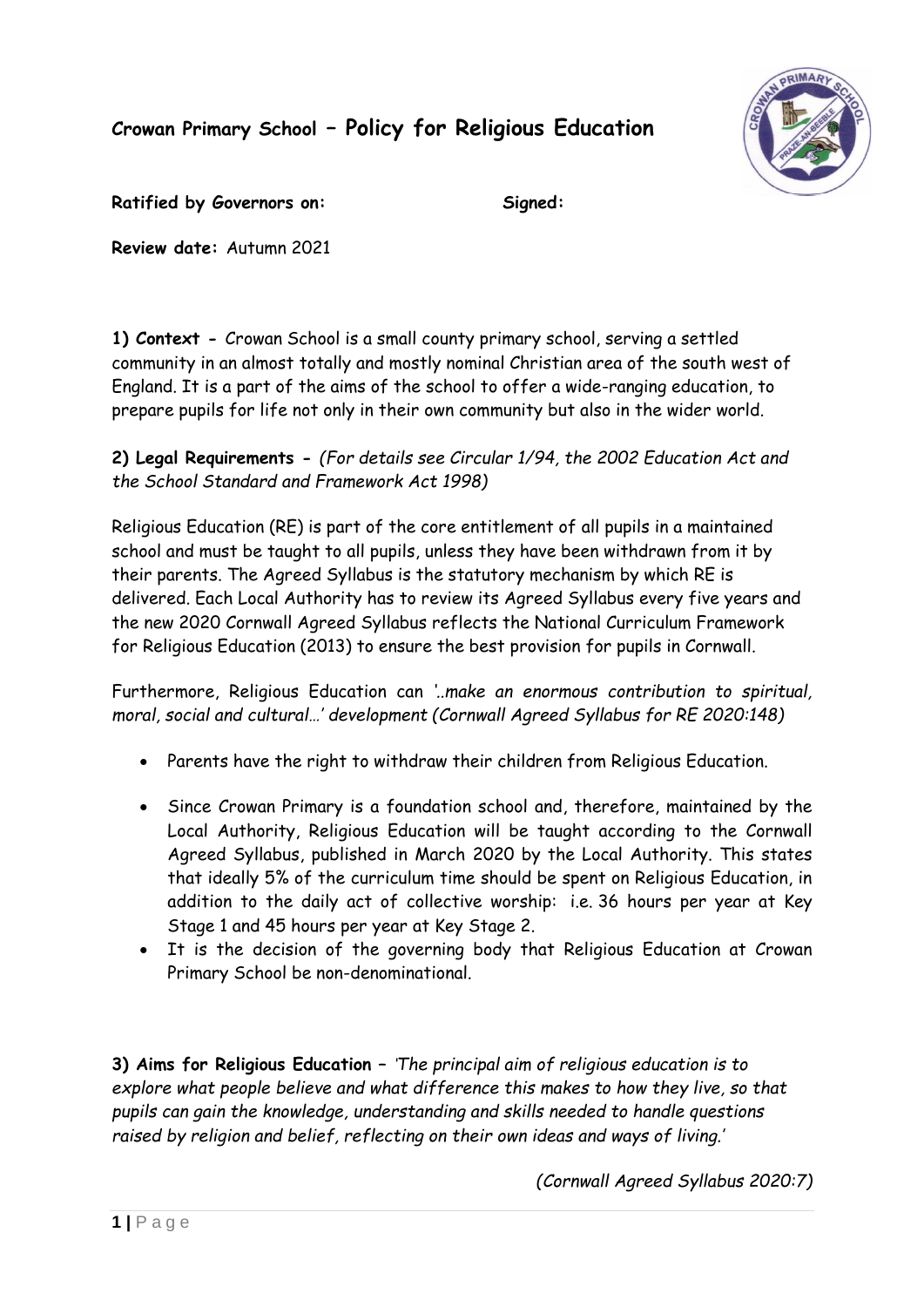*The Cornwall Agreed Syllabus 2020 asserts the importance and value of religious education (RE) for all pupils, with on-going benefits for an open, articulate and understanding society.* 

- *Religious Education contributes dynamically to children and young people's education in schools by provoking challenging questions about meaning and purpose in life, beliefs about God, ultimate reality, issues of right and wrong and what it means to be human.*
- *In Religious Education pupils learn about religions and beliefs in local, national and global contexts, to discover, explore and consider different answers to these questions.*
- *Pupils learn to weigh up the value of wisdom from different sources, to develop and express their insights in response and to agree or disagree respectfully. • Teaching therefore should equip pupils with systematic knowledge and understanding of a range of religions and beliefs, enabling them to develop their ideas, values and identities.*
- *Religious Education should develop in pupils an aptitude for dialogue so that they can participate positively in our society, with its diverse religions and beliefs.*
- *Pupils should gain and deploy the skills needed to understand, interpret and evaluate texts, sources of wisdom and authority and other evidence. They should learn to articulate clearly and coherently their personal beliefs, ideas, values and experiences while respecting the right of others to differ.*

*(Taken from the 2020 Cornwall Agreed Syllabus, page 7)*

The school fully accepts these aims as appropriate for Religious Education for the pupils at Crowan Primary School and they will be used to inform the planning, teaching and learning.

**4) Common Requirements –** The Religious Education curriculum drawn up by SACRE *' …shall reflect the fact that the religious traditions in Great Britain are in the main Christian, while taking account of the teaching and practices of the other principal religions represented in Great Britain (Education Act 1996, Section 375).*

The Cornwall Agreed Syllabus 2020 is a statutory syllabus adopted by the local authority.

The expectation is that there is a minimum allocation of five per cent of curriculum time for Religious Education - 36 hours of tuition per year for 4-7 year olds, 45 hours per year for 7-11 year olds.

The 2020 Agreed Syllabus requires that all pupils develop understanding of Christianity in each key stage. In addition, pupils will develop understanding of the principal religions in the UK. RE should also be inclusive of both religious and non-religious world views e.g. humanism.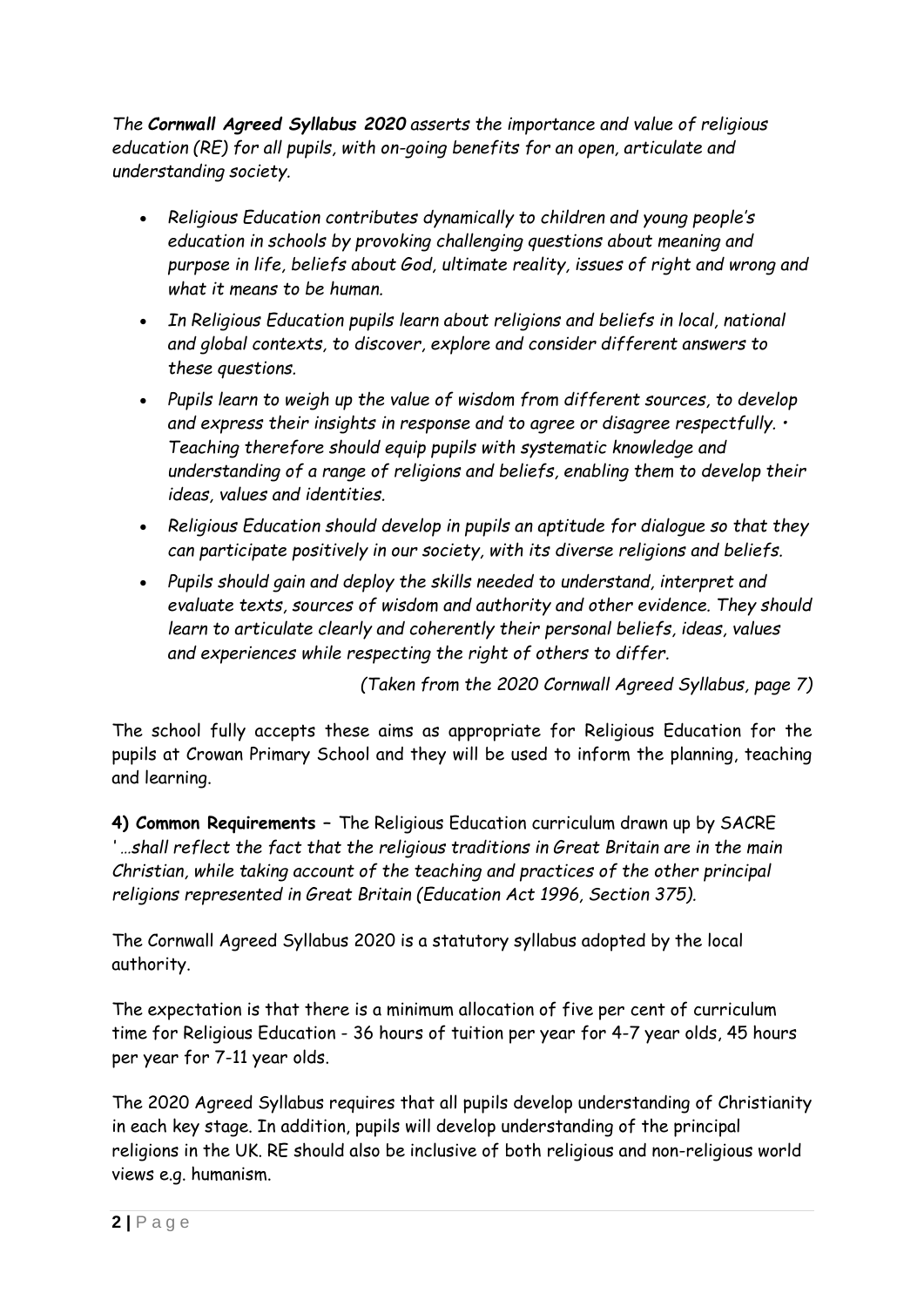4–5s Reception Children will encounter Christianity and other faiths, as part of their growing sense of self, their own community and their place within it. Consideration of other religions and nonreligious worldviews can occur at any key stage, as appropriate to the school context.

5–7s Key Stage 1 Christians, Jews and Muslims.

7–11s Key Stage 2 Christians, Muslims, Hindus and Jews.

# **5) The RE teaching and learning approach in Cornwall**

The Cornwall Agreed Syllabus is designed to support schools in developing and delivering excellence in RE in response to national calls for deepening pupils 'knowledge about religions and for developing their 'religious literacy''. It does this by studying one religion at a time (in systematic units) and then including 'thematic units', which build on learning by comparing the religions, beliefs and practises studied'. (Cornwall Agreed Syllabus for Religious Education 2020:13)

The three main elements to encompass this are making sense of beliefs; making connections and understanding the impact.

**6) Spiritual and Moral development of Pupils -** Through the aims above, Religious Education contributes fully and positively to the spiritual, moral, cultural and social development of the pupils. This is promoted throughout the school – its ethos, curriculum and its worship.

Religious Education can support **spiritual development** by promoting: self-awareness, curiosity, collaboration, reflection, resilience, response, values and appreciation.

Religious Education can support **moral development** through: valuing others, offering activities which encourage team work, trust and empathy; moral character development- where children can learn from their mistakes, appreciate right and wrong and help others and allow the exploration of different moral outlooks (2020:149)

Religious Education can support **social development** by exploring shared values, idealised concepts, moral sources, influences, social insight, role models and experiential learning.

Schooling should prepare all young people to participate in Britain's wider cultural life, whatever their own background. **Cultural development** may be evident in RE through exploring children's own culture or wider cultures within the world around them.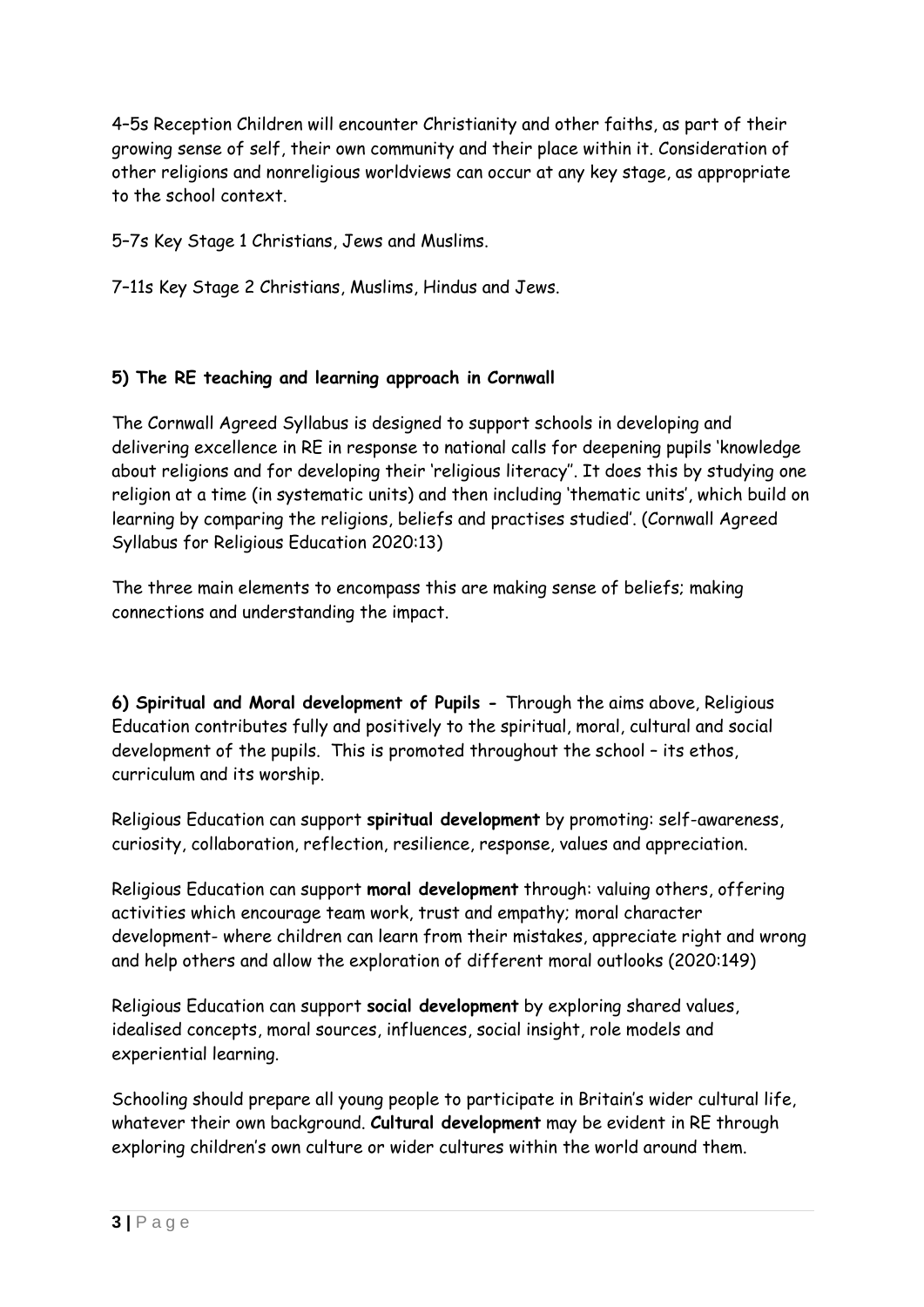### **7) Religious Education and British Values**

Religious Education can make a key educational contribution to pupils' explorations of British Values by encouraging mutual tolerance, respectful attitudes, democracy, the rule of law and individual liberty (2020:151)

**8) Skills and Processes in Religious Education** (2020:152) **-**The following are central to religious education and will be reflected in learning opportunities:

- **Investigation**
- **Interpretation**
- **Reflection**
- **Empathy**
- **Expression**
- **Evaluation**
- **Analysis**
- **Synthesis**
- **Application**
- **Discerning**

#### **7) Attitudes to be fostered in Religious Education –**

- **a) Curiosity and wonder** in Religious Education this includes:
- developing imagination and curiosity
- recognising that knowledge is bounded by mystery
- appreciating the sense of wonder at the world in which they live

• developing their interest in and capacity to respond to questions of meaning and purpose

- exploring the nature of religious practices and teachings
- being willing to look carefully at 'the other' and be open to learning from it
- following mysterious and profound lines of thinking through, to see where they lead.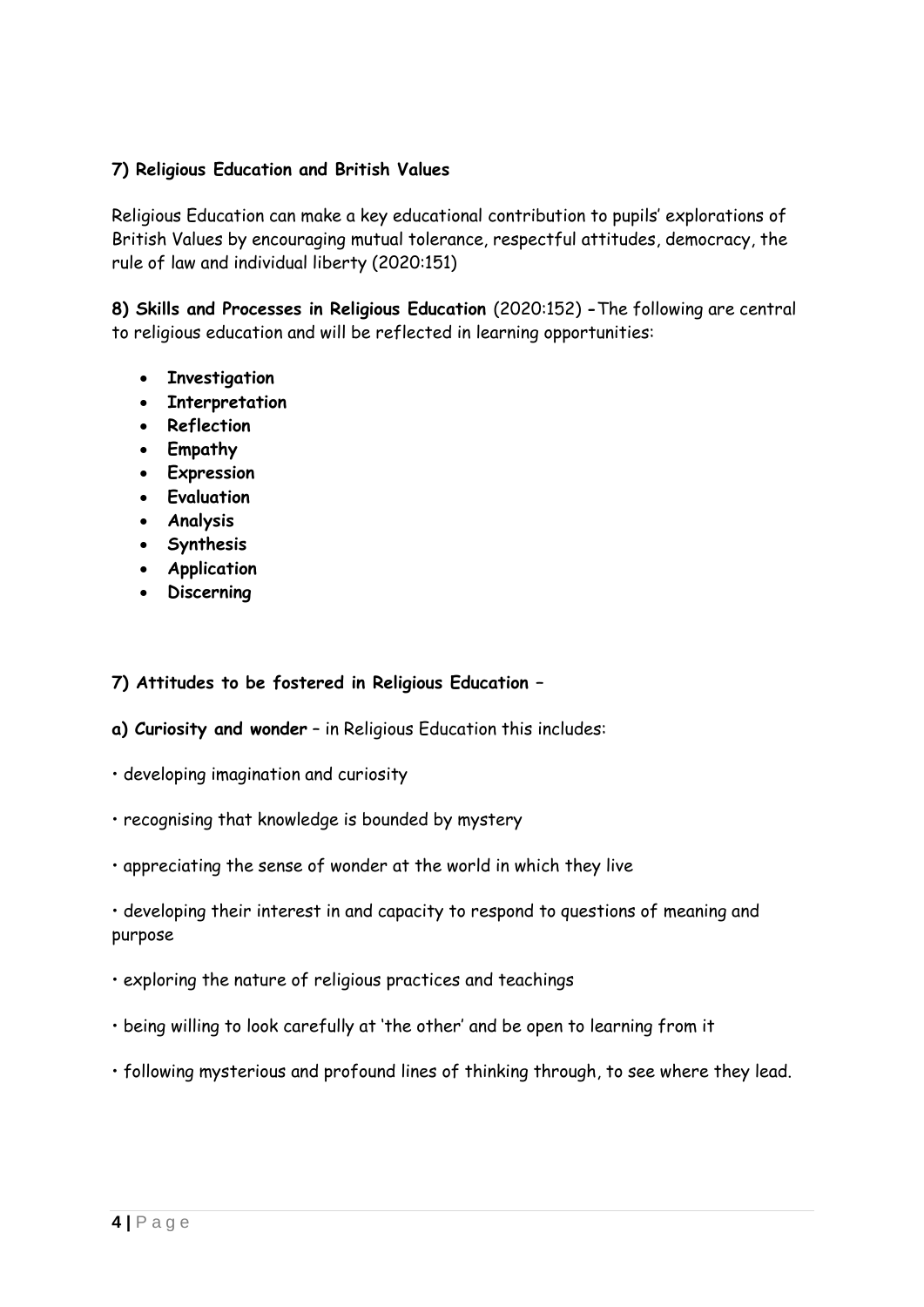**b) Commitment** – in Religious Education this includes:

• understanding the importance of commitment to a set of values by which to live one's life

- willingness to develop a positive approach to life
- the ability to learn, while living with certainty and uncertainty.

**c) Fairness** – in Religious Education this includes:

- listening to the views of others without prejudging one's response
- careful consideration of other views
- willingness to consider evidence, experience and argument
- readiness to look beyond surface impressions
- developing the courage to pursue fairness.

#### **d) Respect** – in Religious Education this includes:

• being sensitive to the feelings and ideas of others

• developing skills of listening and a willingness to learn from others, even when others' views are different from their own

• being ready to value difference and diversity for the common good

• appreciating that some beliefs are not inclusive and considering the issues that this raises for individuals and society

• being prepared to recognise and acknowledge their own bias

- recognising the rights of others to hold their own views
- avoidance of ridicule
- discerning between what is worthy of respect and what is not
- appreciation that religious convictions are often deeply felt.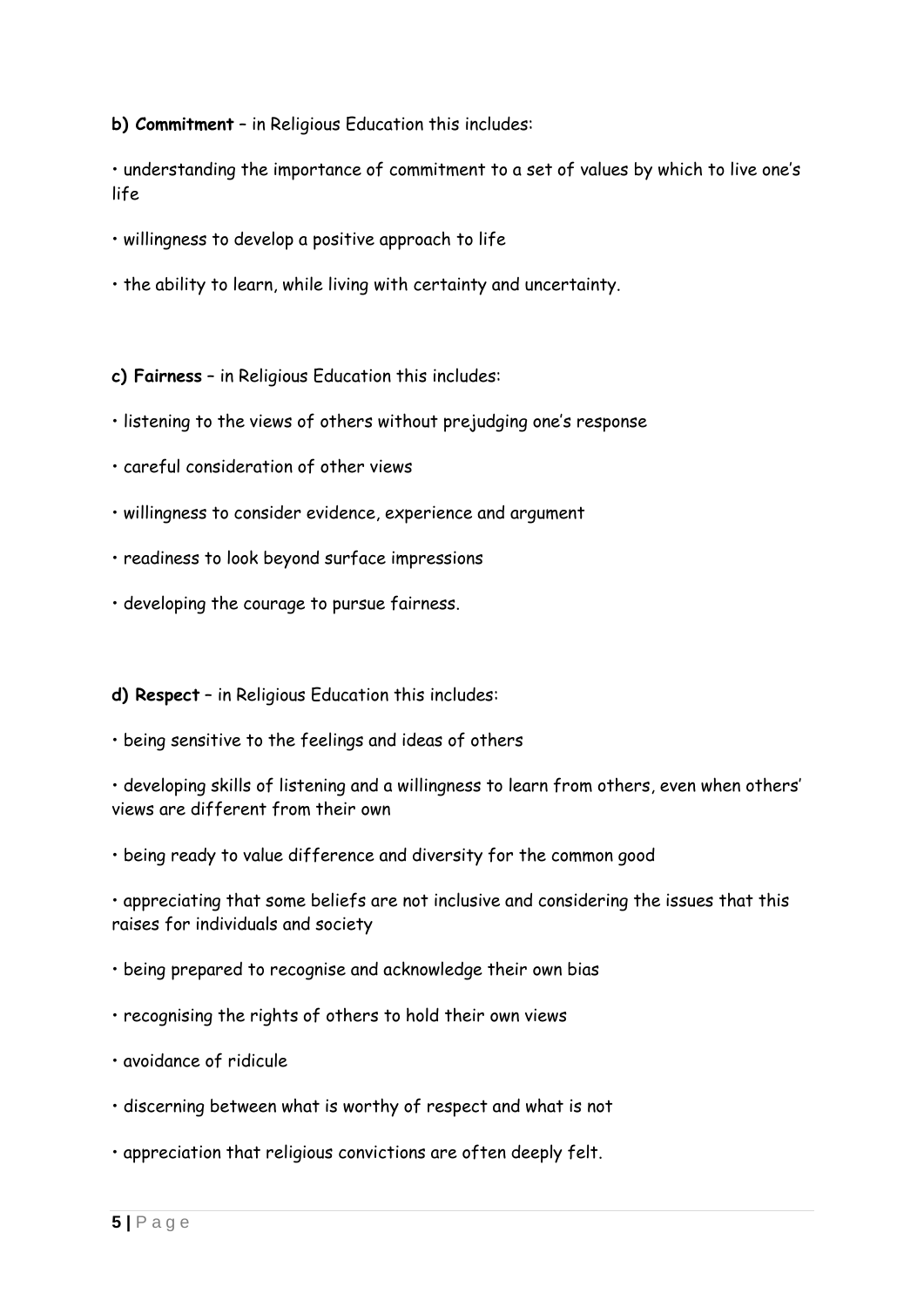## **e) Self-understanding** – in Religious Education this includes:

• feeling confident about their own beliefs and identity and sharing them without fear of embarrassment or ridicule

• developing a realistic and positive sense of their own religious, moral and spiritual ideas and a mature sense of self worth

• recognising their own uniqueness as human beings and affirming their self-worth

• becoming increasingly sensitive to the impact of their ideas and behaviour on other people

• developing the capacity to discern the personal relevance of religious questions

• deepening awareness of the role of belief and tradition in identity and culture.

**f) Open mindedness** – in Religious Education this includes:

• being willing to learn and gain new understanding

• engaging in argument or disagreeing reasonably and respectfully (without belittling or abusing others) about religious, moral and spiritual questions

• developing the confidence in one's own identity to appreciate the identity of others

• willingness to seek new truth through learning • openness to points of view different from one's own.

**g) Critical mindedness** – in Religious Education this includes:

• a willingness to examine ideas, questions and disputes about religious and spiritual questions

• distinguishing between opinions, viewpoints and beliefs in connection with issues of conviction and faith

• the development of attitudes that distinguish between such things as superstition or prejudice and such things as conviction, personal commitment and faith

• the ability to argue respectfully, reasonably and evidentially about religious and spiritual questions.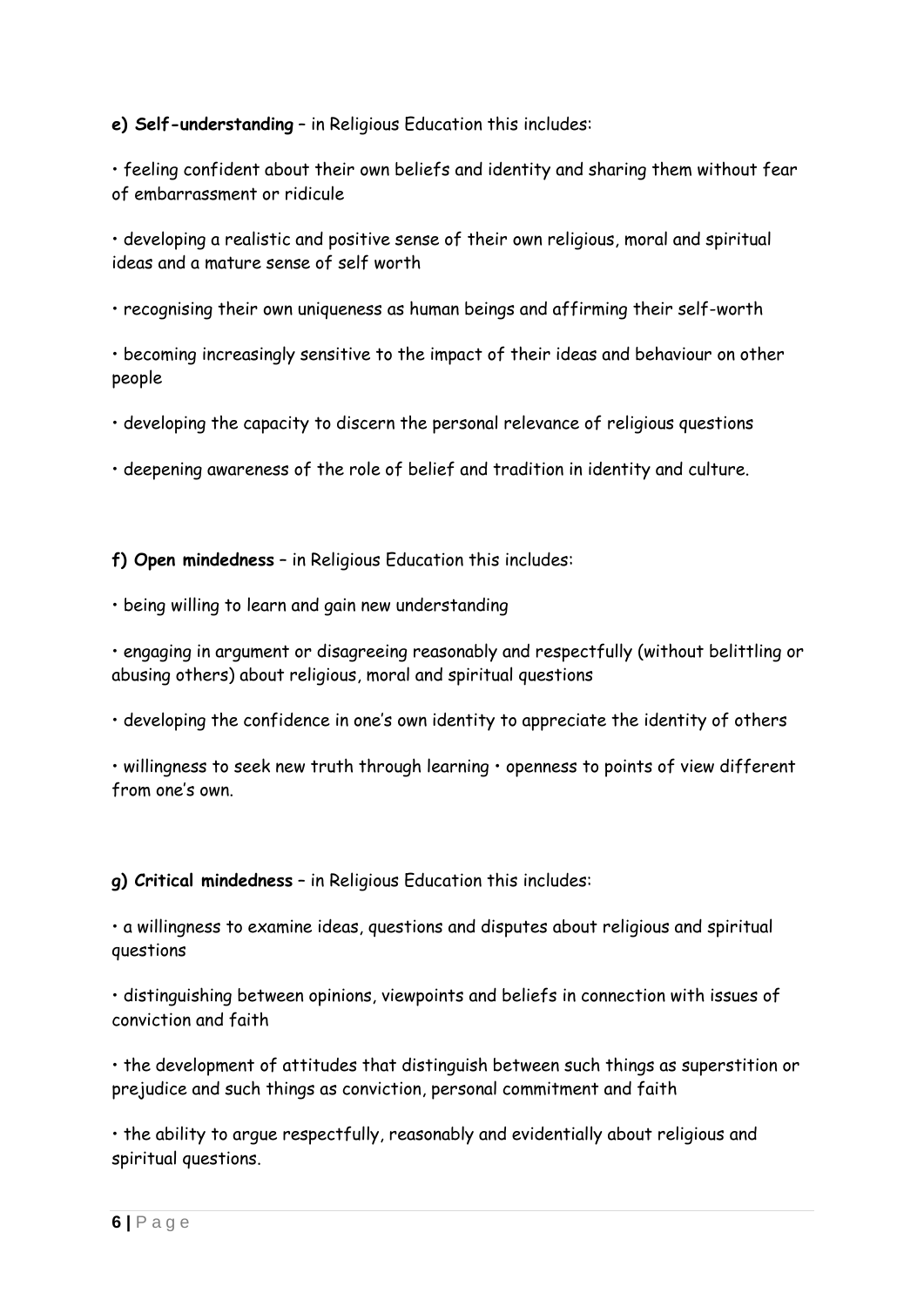**h) Enquiry** – in Religious Education this includes:

• a desire to seek after the truth

• developing a personal interest in ultimate or metaphysical questions • an ability to live with ambiguities and paradox

- the desire to search for the meaning of life
- being prepared to reconsider existing views critically
- being prepared to acknowledge bias and prejudice in oneself
- willingness to value insight and imagination as ways of perceiving reality.

### **8) Models of curriculum provision**

Teachers at Crowan School will deliver Religious Education either as a block of lessons or throughout one session per week. RE may be planned within whole-school topics or as a stand-alone subject.

Religious Education will be organised into a rolling programme of study units to meet the needs of our mixed aged classes.

There may also be occasional connections with the school's programme of assemblies and collective worship (see Crowan Primary School 'Policy for Collective Worship')

#### **9) Attainment, Assessment & Reporting in Religious Education**

Progression will be achieved through building upon earlier learning in previous classes.

Assessment and reporting in Religious Education for Reception age children will be in relation to descriptors found within the **Early Learning Goals.**

In Religious Education, by the end of each key stage, pupils are expected to know, understand and apply the concepts, skills and processes specified in the relevant Programme of Study, as in all subjects of the curriculum. The expectation is that pupils' achievements will be weighed up by teachers using criteria arising from the Programmes of Study. (2020:125)

For children in key stages 1 & 2 it is a legal requirement for the Headteacher to issue an **annual written report** of progress in Religious Education for each pupil. This will be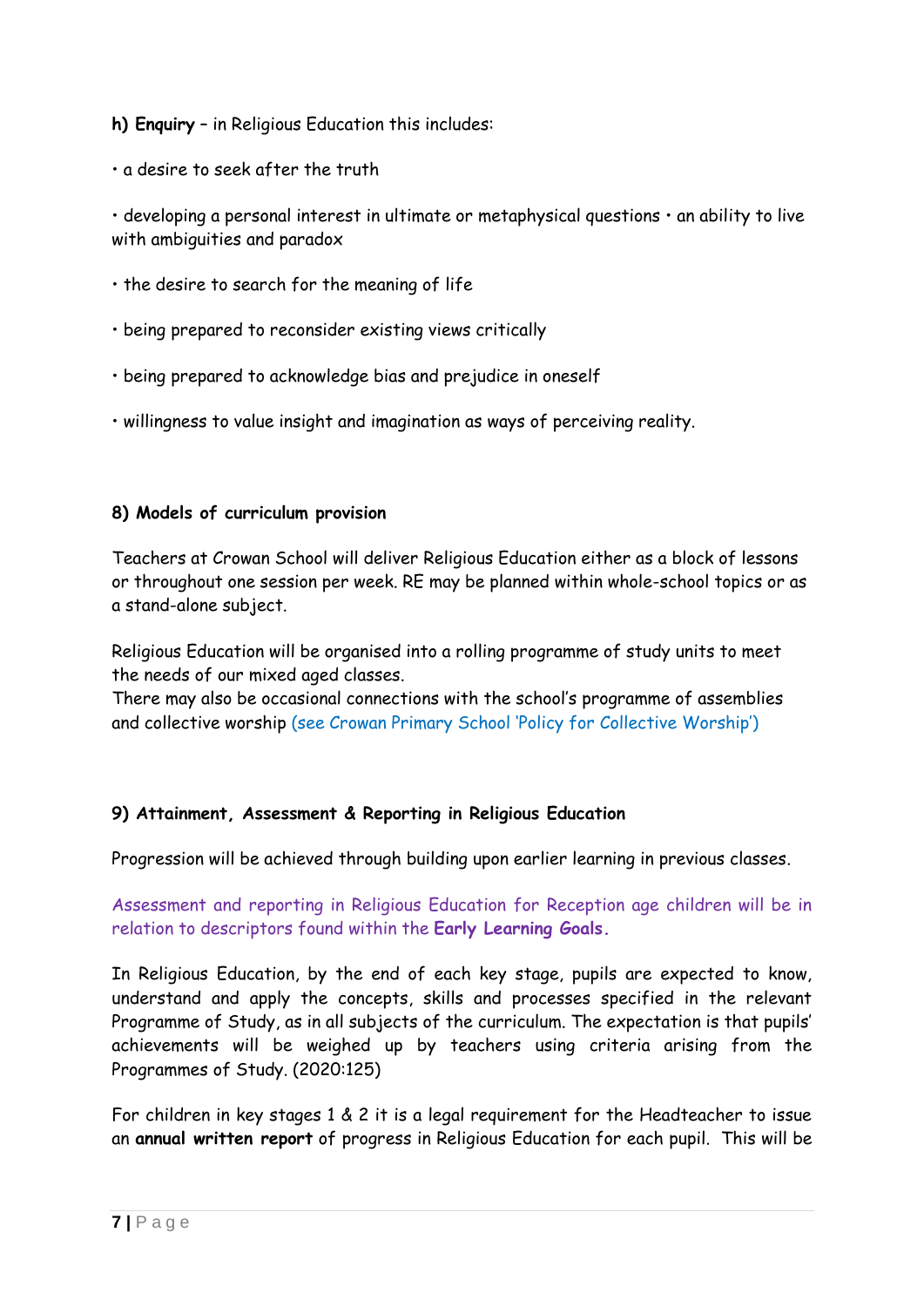delivered along with reports for the other subjects of the National Curriculum towards the end of the academic year.

The report will contain comments about the attainment and achievement of each child, and may also refer to the effort, presentation of work and general progress of the pupil in Religious Education.

Reporting will also indicate whether achievement is in line with, above or below that expected of the majority of pupils of the same age.

**10) Management of Religious Education -** The School Co-ordinator for Religious Education is Mrs. Claire Atkins whose task it is, within the overall management and curriculum policy of the school:

- to contribute to the development of the school policy on Religious Education
- to work with colleagues to develop the scheme of work for Religious Education
- to ensure continuity and progression in Religious Education throughout the school
- to advise on methods of teaching and learning
- to develop and maintain a resource base for Religious Education
- to co-ordinate in-service training in Religious Education
- to monitor and evaluate the effectiveness of Religious Education and to inform the school's self-evaluation process so that effective targets can be set to improve the impact of Religious Education on pupil learning

**11) Methods -** Religious Education will use the full range of teaching and learning methods as appropriate for the age, development and abilities of the pupils, and for the purpose and content of the work, including:

- whole class teaching
- individual research and resource-based learning
- visits to building and places outside school
- the use of artefacts
- visits from outside speakers
- use of the basic skills of reading, literacy, numeracy and artwork
- use of audio-visual resources such as radio, TV, video, DVD
- differentiated work for pupils of different ability

**12) Special Educational Needs -** We teach Religious Education to all children whatever their ability. Religious Education forms part of the school curriculum policy to provide a broad and balanced education to all children. We provide learning opportunities that enable all pupils to make progress by setting learning challenges and responding to each child's needs. The Special Educational Needs Code of Practice will be implemented where appropriate – schools may not disapply a pupil at Reception, key stage 1 or key stage 2.